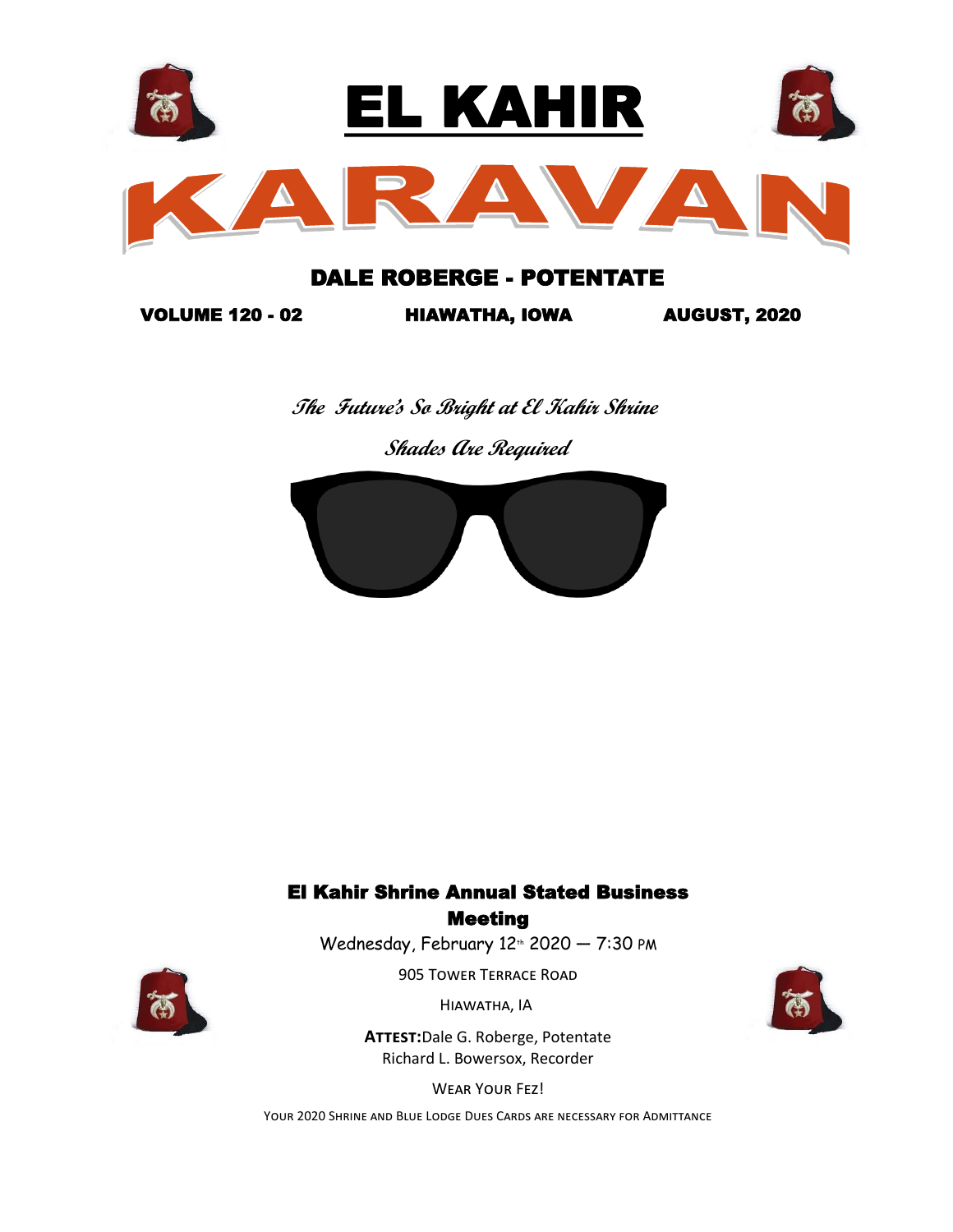# Message From Your Potentate



Dear Nobles and Ladies,

The Future is so Bright for El Kahir!! I would like to talk about El Kahir in 2020. When I first started on the divan most of the time, we were worrying about fundraising to pay for the operational expenses. Now the future looks bright and I would like to thank Ill Sir Jay, the 2019 Divan and especially all of the Nobles and Ladies that came out and helped this last year. I can say the Future Looks Bright for El Kahir. In November and December this last year instead of fundraising just for operational expenses, there was fundraising for the Transportation fund to help the children so I can say the Future Looks Bright for El Kahir.

2020 is going to be an interesting time for the Shrine, many things are happening in Shrinedom. A New Clinic is being built in the Twin Cities, there are New Outreach clin-

ics on-line or in the works. I tell you that NOW is an Exciting Time to be a SHRINER.

In 2020 for El Kahir, we are going to look to the future. Financially El Kahir has a bright Future. NOW it is time to look at what more we can do to help the children and have fun while doing it. We are going to have FUN WITH A PURPOSE THIS YEAR. Part of the fun is fellowship with one another while letting the communities know what the Shrine is all about. There are going to be more events this year that are just for this purpose. I am hoping that one of the biggest events this year is going to be the Shriner Awareness day here at El Kahir on Saturday June 6th. This day is an opportunity to tell all the communities in the surrounding area about what we do and hopefully find new children we may help and new men that would make great Shriners.

June 13th is the El Kahir Picnic and Caravan - this is the time to have fellowship, fun, and parade. The Caravan will be at Strawberry Point and the picnic will be at Backbone State Park. We have a lodge for that day and when the campsite and Cabins open in March, Shriners may reserve spots so we can have a weekend of fun and fellowship. There is going to be more details to come on this.

Shrine Bowl is an opportunity that we will be focusing on this year. We have the chance to introduce the players, coaches and parents to the Shrine and explain why we are Shriners and how we help the children.

I have traveled around El Kahir a lot over the last 4 years and I can tell you that El Kahir is going to have a bright future with your help. In fact, I know the future is so Bright for El Kahir that I have to Wear Shades.

My pin is a SUN with sun glasses because of the bright future for El Kahir. In the sun glasses are the Masonic and Shrine symbols, this should be our focus each day. This is who we are and should always strive to remember what we have learned as we passed through the several degrees, I am going to steal a quote from our Deputy Grand Secretary, Remember ALWAYS try to "Live The Ritual." This is what makes us better men than when we started. If we remember this and try to live it El Kahir and Masonry will be better and stronger in Iowa.

I would like to thank you again for all of the support you have shown Lady Julie and me over the last four years and I know that with your continued support the Future's so bright for El Kahir you will have to wear shades.

If you have any questions, please feel free to contact me at droberge2020@gmail.com

Yours in the Faith,

Dale Roberge,Potentate

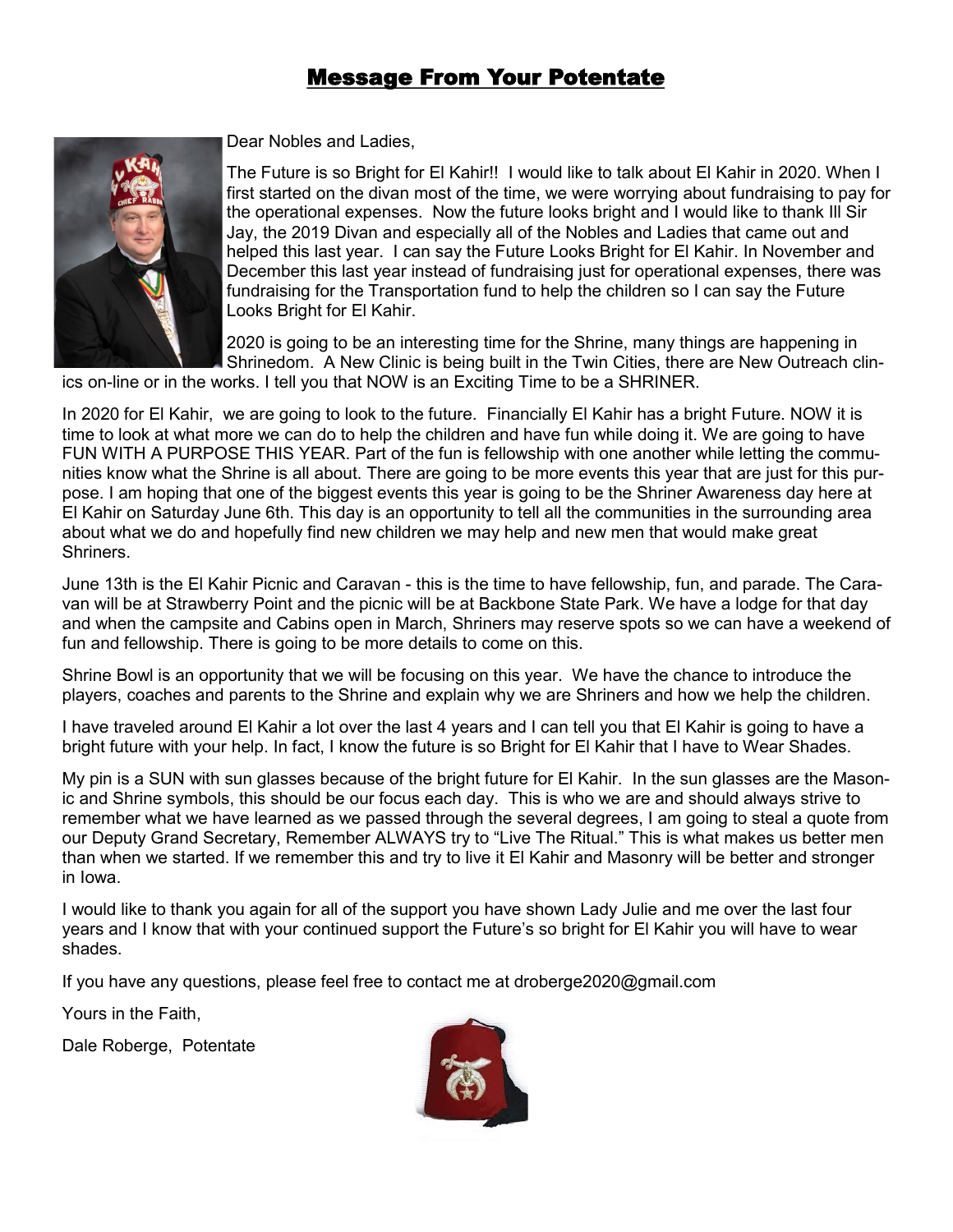## Message from the First Lady

Ladies,

**I** would like to thank each of you that have shown me kindness and generosity while Dale has been on the Divan. I have always found a friendly face at the meetings, parades, and events that we have attended over the years.

My pin focuses on the infinity symbol. This is representative of my faith in God. It is also symbolic of my theme for this year, "Past, Present and into the future," Celebrating the Ladies of El Kahir from the past and all of their contributions. The Ladies of the Present that are here today supporting their Nobles, and the Ladies of Nobles yet to join El Kahir Shrine to lead us into the Future.

This year we are looking to have fun and fellowship. There are a couple of events that I would like to make you aware of that are beginning in February. On February 24<sup>th</sup> and continuing the 4<sup>th</sup> Friday of each month until further notice, we will be having a "Create your own Fun" night. It is a night that the Shrine will be open, you can bring a craft to work on by yourself or with friends. We will provide the table space and coffee and tea. Doors will be open at 6pm and we will all be going home no later than 12 Midnight. This is open to the public so bring your friends.

I would like to invite you to the Stated Meeting nights  $(2<sup>nd</sup> Wednesday of the Month)$  for some Ladies' fun. There will be an activity each night with lots of fun and laughter along the way. The night will begin with a meal at 6 pm. The entrée will be Lasagna in February. At 7:30pm the Ladies will adjourn to the Embassy Club while the Nobles are in the large room for their fun. The March meeting will be held in Waverly and the meal may be ordered off the menu or the buffet.

I will be having some Ladies' nights throughout the year. The first will be February 25 at 6pm at the Shrine and is open to all Ladies of the Shrine. The topics for the night will be on various themes. At the February meeting we will be talking of the different events that will be happening throughout 2020. Come out and join us!

I am looking forward to 2020! I am looking forward to getting to know each of you better. If you have any questions please feel free to contact me at [robergehome@gmail.com](mailto:robergehome@gmail.com) or give me a call or text me at 319-431- 1489.

Thank you for all that you do!!

First Lady Julie Roberge

# **February Events**

| Jan 31 - Feb 1 Ladies Lock-in<br>Feb 2 – Omelet Breakfast (8:30 am - Noon) - \$9.00<br>Feb $2 -$ Superbowl Party (3:00 pm) |
|----------------------------------------------------------------------------------------------------------------------------|
| Feb 4 – Grill Master: Embassy Club open and serving food (5:00 pm - 8:00 pm)                                               |
| Feb $6 - BINGO$ (6:30 pm)                                                                                                  |
| Feb $6$ – Embassy Club Open (5:30 pm - 9:00 pm)                                                                            |
| Feb 11 - Grill Master: Embassy Club open and serving food (5:00 pm - 8:00 pm)                                              |
| Feb 13 – Pre Stated Meeting Dinner (6:00 pm)                                                                               |
| Feb $13 -$ Stated Meeting (7:30 pm)                                                                                        |
| Feb $13 - BINGO$ (6:30 pm)                                                                                                 |
| Feb $13$ – Embassy Club Open ( $5:30$ pm - $9:00$ pm)                                                                      |
| Feb 14 - Basket Night (5:30 pm - 7:30 pm) * Burgers, Cheese Burgers, Tenderloins - \$ 8.00 *                               |
| Feb 14 – Korn and Breaking Benjamin CD Sales for Shriners Hospital                                                         |
| Feb 18 – Grill Master: Embassy Club open and serving food (5:00 pm - 8:00 pm)                                              |
| Feb $20 - BINGO$ (6:30 pm)                                                                                                 |
| Feb $20 -$ Embassy Club Open (5:30 pm - 9:00 pm)                                                                           |
| Feb $22$ – Game Night at El Kahir (5:00 pm - 9:30 pm)                                                                      |
| Feb 25 - Shrine Circus in Dubuque (6:30 pm)                                                                                |
| Feb 25 – Grill Master: Embassy Club open and serving food (5:00 pm - 8:00 pm)                                              |
| Feb 27 - BINGO (6:30 pm)                                                                                                   |
| Feb 27 - Embassy Club Open (5:30 pm - 9:00 pm)                                                                             |
| Feb 28 – Crafting Night (6:00 pm - midnight)                                                                               |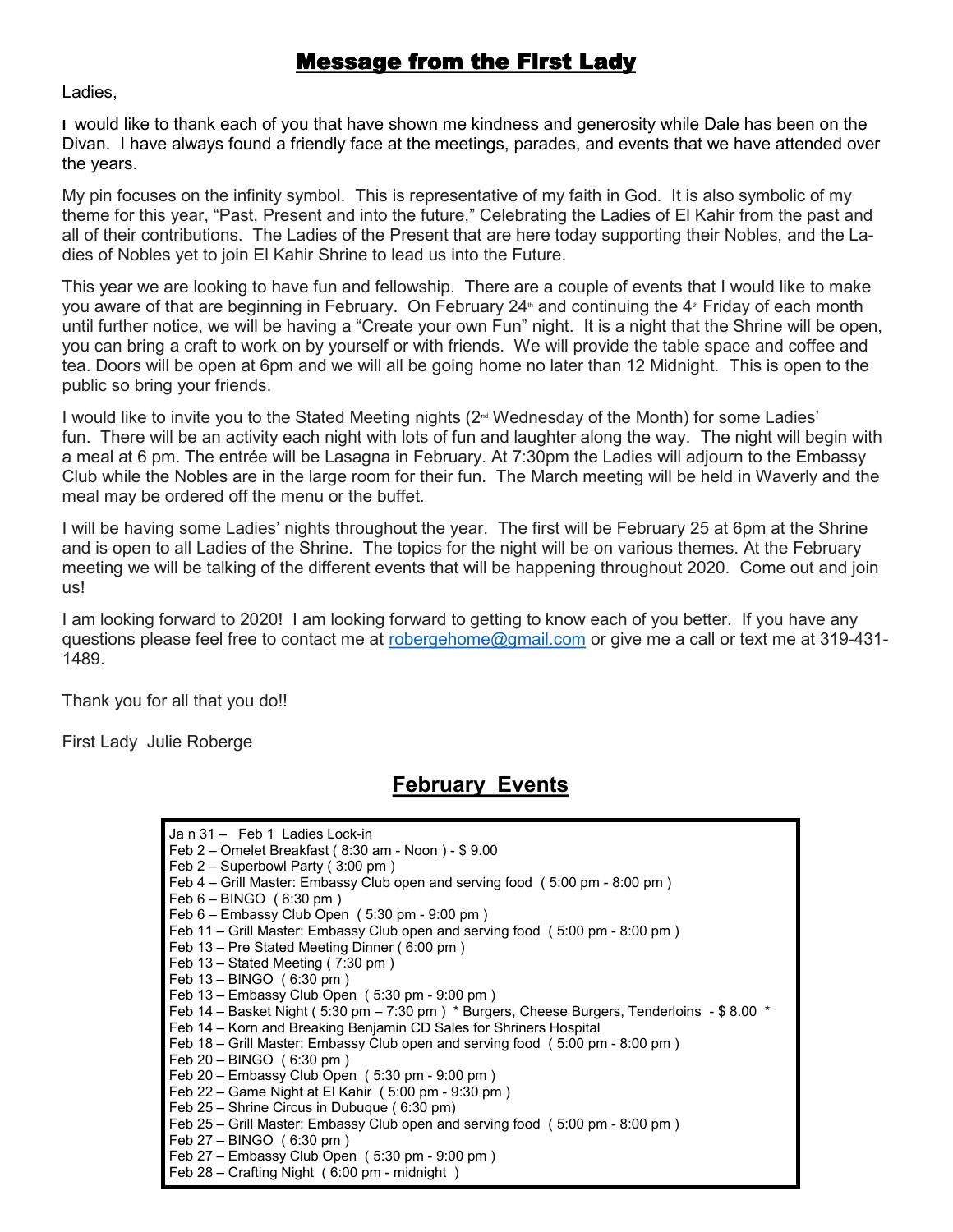# The View from the Recorder's Office





2019 has come to an end and I would like to congratulate Illustrious Sir Jay Owens and First Lady Connie on a wonderful year in leading all of the El Kahir Shrine Nobles. We all hope (and know) that you continue to stay active in El Kahir and continue to lead from the front.

As 2020 begins, I congratulate Illustrious Sir Dale Roberge on his election and Installation. I am sure that the future will be bright for El Kahir with his (and his Lady Julie's) leadership. He has many events planned for this year. These events include the Stated Meetings, Circuses in Dubuque, Waterloo, Cedar Rapids, Shriner Awareness Day (June 6), Caravan (June 13), Sportsman's Raffle (Oct 31), and Ceremonial (Nov 21 – note that there will only be one Ceremonial this year), and many, many other events. Your attendance at these events is extremely important and a great time for Nobles (and their Ladies) to share in fellowship and work together to make El Kahir Shrine even better.

As you may know, we were unable to elect an Oriental Guide at our January Annual Meeting. Therefore, Illustrious Sir Roberge has declared that we will have an election for that office at our February Stated Meeting on the 12<sup>th</sup>. If you are looking for a leadership position at El Kahir, now is your chance – please talk to any of the current Divan officers (or Past Potentate) if you are interested in the office and want to have an idea of what will be involved.

Finally for this month, I would like to thank the 403 Nobles ( 77% ) who have already paid their 2020 dues. Not only does this provide the funds that we need to operate El Kahir, it also saves us money since every reminder that Imperial sends out gets billed back to us. Also, remember, that in contrast to the Blue Lodge, if you are not current in Shrine dues for the year you cannot attend Shrine meetings or participate in Unit meetings or events.

Until next month, yours in Shrine Faith

RS Brown

Recorder El Kahir Shrine

# Black Camel Report



Burnell K Haven Born Created Died

10/27/1929 911/21/1958 12/19/2019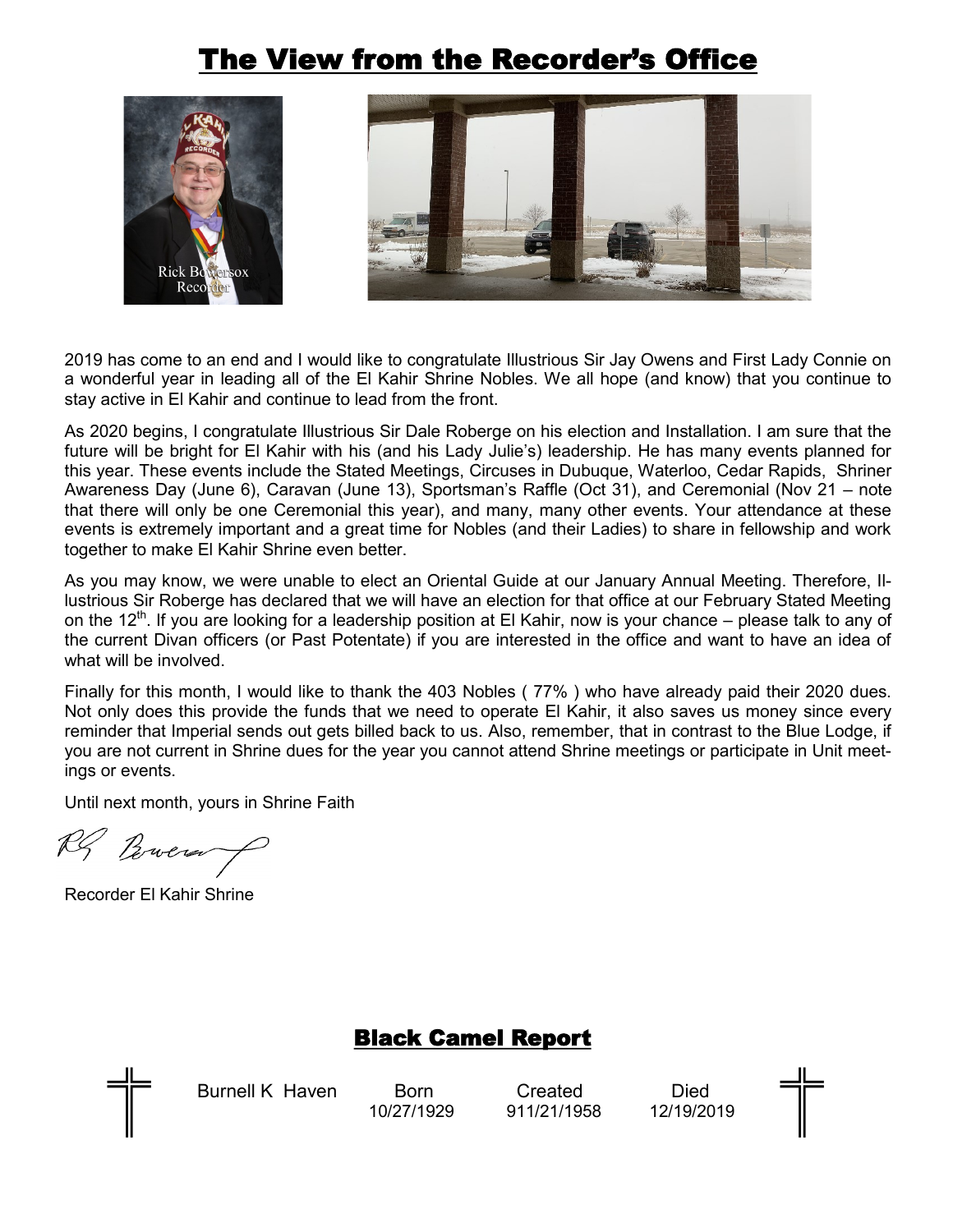# Message From The High Priest & Prophet

First off, I just want to, "Thank You" for giving me the opportunity to serve El Kahir as the High Priest and Prophet. I am excited to lend a hand to Illustrious Sir Dale Roberge, II, and the rest of the Divan to help El Kahir have an Incredibly Fun and Productive Year!! I know that this year will bring a deeper meaning to the phrase, "Let there be light!", because I will be learning so much.

My Lady, Stephanie, has a Ladies' Lock-in scheduled for Friday, Jan. 31st. All of El Kahir's Ladies and their friends are invited. It will be a night of fun, games, food and MORE!!! Please RSVP Stephanie if you are interested or have questions. Her contact information is: 319-320-8382

Each member of the Divan is responsible for keeping a clear line of communications with several of OUR Clubs & Units. I will be working with the: Foot Patrol, Vintage Auto, THE WORLD RENOWNED Oriental Band, Women's Auxiliary, Color Guard, Sons of the Desert and OWLS. I am looking forward to getting to know many more of our Nobles and their Ladies. I will say, though, that I plan on getting to know more than just those mentioned above. I WORK FOR YOU so if you can't find the answer for a Shrine related issue from the El Kahir office, give me a call and give me a chance to lend you a hand.

A masonic reference (The Craft and Its Symbols, pg. 65, by Allen E. Roberts): The Trowel does become the chief Working Tool of the Master Mason. He is taught to use it differently than his operative brethren. Instead of spreading cement, the Master Mason uses it symbolically to spread Brotherly Love and Affection. By doing this the Mystic Tie of Freemasonry becomes more binding. Its members are truly united into a Temple of Living Stones. I would ask you to try this mental exercise: During at least one challenging discussion you have this week, take a step back, try to find what the real message you are being given and, regardless of the 'message of delivery', giving the other person(s) the benefit of the doubt and look INTO YOURSELF and honestly ask yourself, "What part of me is this brother asking me to look at?"

Some Masonic Humor: A brother knocked for admission into the lodge. The Master asked the Inner Guard to find out who was seeking admission.

The Inner Guard opened the door and saw someone fully dressed in Masonic regalia with all the jewels you can think of. The Inner Guard asked for his identity and he replied,

"I am the Past Master of..., District Grand Master of...Past Provincial Grand Master of... the Deputy Grand Master of… Senior Grand Warden of… and several other offices he had occupied within the craft."

This made the Inner Guard shiver. He then told him to wait while he reported the information to the Master. When he entered the room, the inner guard said, "Master, it looks as if today, the Great Architect himself, is here and he seeks admission."

In Closing, consider joining a Unit or Club and GET INVOLVED! If we ALL do a bit, a LOT WILL GET DONE

Humbly and in your service,

Todd Morgan, High Priest & Prophet 319 - 320 - 8376 HPP@elkahir.org



I am a member of the Largest and Most Honorable Fraternity in the World. One which believes that through Brotherly Love, we are able to Relief to the destitute and help good Men ind Truth to learn more visit www.TheWindingStairs.com

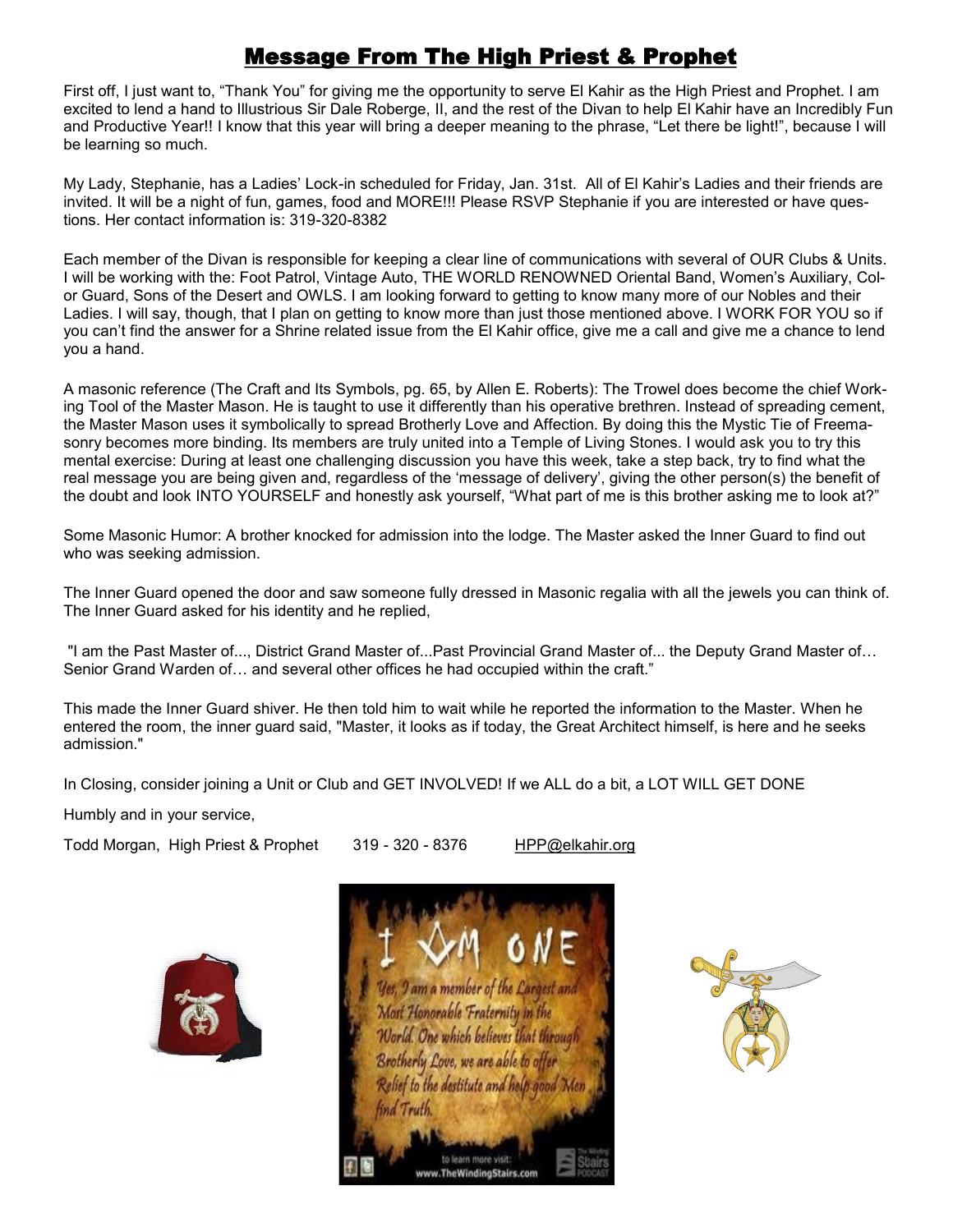

# **Around the El Kahir World in 90 Days**



This is a new section of the Karavan. This is a look at what is happening in the El Kahir World for the next 90 day and beyond. This will not include the reoccurring events that happen each month. This gives everyone an opportunity to have an overview of the events that are coming up and to be a part of in the El Kahir world. If your club or unit would like to have your event added to this section please forward the name and description of the event with a contact person to Julie Roberge at [robergehome@gmail.com](mailto:robergehome@gmail.com) or call at 319 -431-1489.

#### **February 2, 2020**

Super Bowl Party – 3pm Come early and bring something to share. There will be lots of laughs and some 1<sup>st</sup> and 10 games besides for those on the TV.

#### **February 12, 2020**

Stated Meeting Night – The dinner (6pm) will be followed by the Nobles adjourning to the meeting room for the stated meeting (7:30 pm) and the Ladies will meet in the bar for some laughs and lively conversation. Please contact the office if you have questions 319-395-0109.

#### **February 22, 2020**

Fun Night at the Shrine – 5pm to 9:30pm Bring your favorite board game, cards or puzzle. We will spend the evening with fun and some will be winners and others not so much! I am sure there will be a few hands of euchre played that night. Bring a treat to share with others. If there are questions please contact Tom Bowersox 319-270-7558.

#### **February 24, 2020**

Let's go to the Circus! El Kahir Shrine Circus will be in Dubuque at the Five Flags Center. This is a one day one show event. The Circus Show is at 6:30 pm. Nobles and Ladies are encouraged to attend. Come out for the fun!

#### **February 28, 2020**

Create your own Fun – 6pm – 12am This is a new event for the year. Bring your favorite craft, puzzle or project and spend the evening with others working on new friendships or an uninterrupted time to work on your project. We will provide coffee and tea. There will be sandwiches and desserts for sale. This is open to the Public. This crafting night will occur the 4<sup>th</sup> Friday of each month. If you have questions please contact Julie Roberge at 319-431-1489.

#### **March 7, 2020**

Shrine Bowl Media Day -11am. This will be held at El Kahir Center and it is an invitation to all the Players, Cheerleaders and Coaches from the area that will be involved in the Shrine Bowl in July. Shrine Bowl merchandise will be available for purchase. We would love to have as many Shriners that are able to be present. Bring your Fez. Lunch will be served so an RSVP to the office is necessary. Any questions may be directed to Shrine office at 319-395-0109.

#### **March 11, 2020**

Stated Meeting Night – This meeting will be held in Waverly at the Waverly Area Veterans Post-. Nobles adjourning to the meeting room for the stated meeting (7:30 pm) and the Ladies will meet in the bar. If you would like to ride the bus to Waverly there will be a sign up in the office. Please contact the office if you have questions 319-395-0109.

#### **March 14, 2020**

The Wild Game Feed – Want to try something different – you will find it here. There will be much more than hamburgers available this day. Come for the food, fun and prizes and a really good time. For more details contact a Revvin Fez member.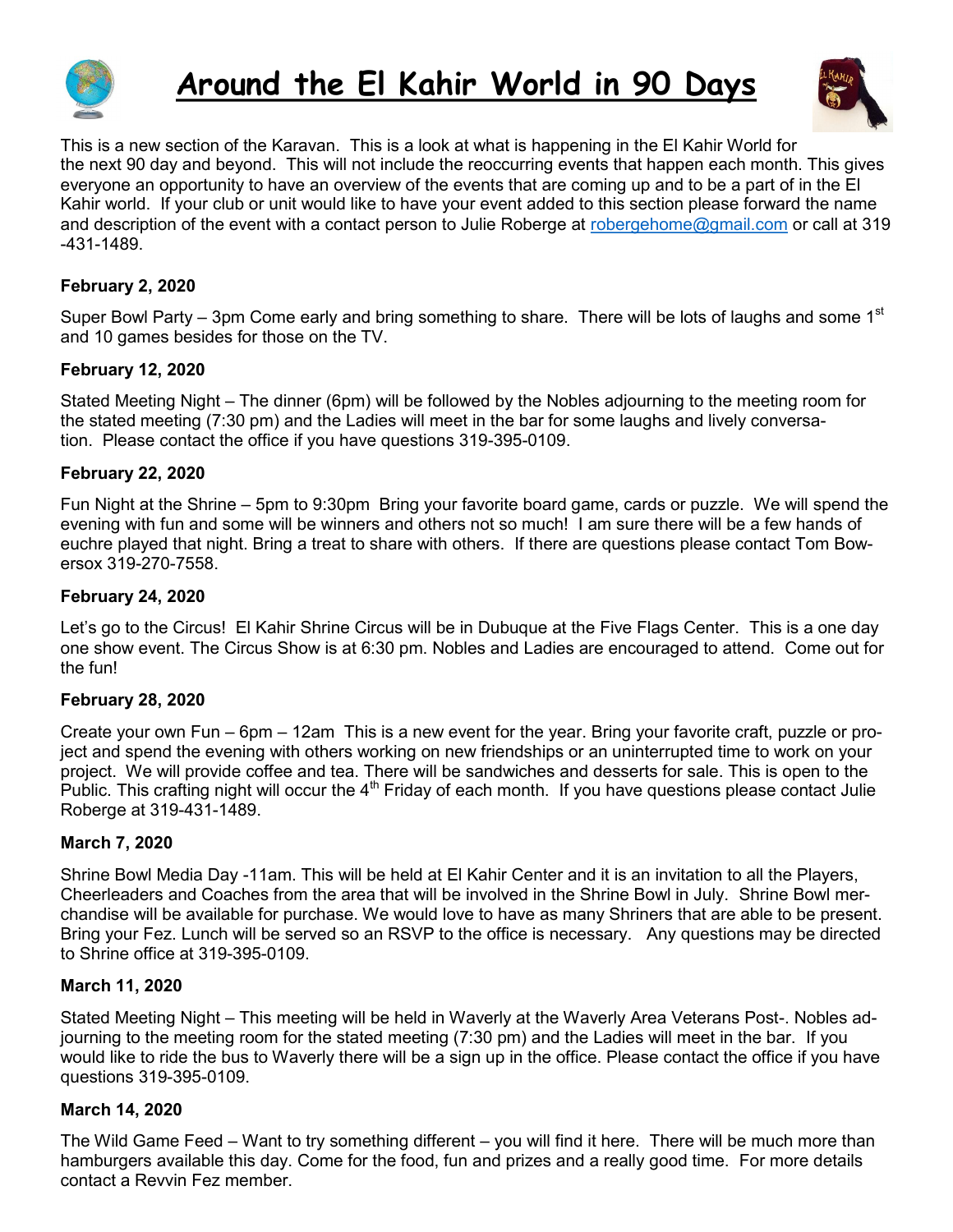# **Around the El Kahir World in 90 Days - Cont.**

#### **March 27, 2020**

Create your own Fun – 6pm – 12am This is a new event for this year. Bring your favorite craft, puzzle or project and spend the evening with others working on new friendships or an uninterrupted time to work on your project. We will provide coffee and tea. There will be sandwiches and desserts for sale. This is open to the Public. If you have questions please contact Julie Roberge at 319-431-1489.

#### **April 4, 2020**

We will be celebrating Easter with the Shrine patients and the annual Easter Egg hunt. It will begin at 11am with a lunch and the Easter Egg hunt. All Nobles and Ladies are encouraged to attend. Bring your Fez.

#### **April 16-17, 2020 - Waterloo April 18-19, 2020 – Cedar Rapids**

Let's go to the Circus! El Kahir Shrine Circus will be in Waterloo on April 16 and April 17 at the National Cattle Congress with shows at 4:30 pm and 7:30 pm. The Circus will be in Cedar Rapids on April 18 and April 19 at the Cellular Center with shows at 2 pm and 6 pm. Nobles are asked to be available to help with shows to distribute coloring books for a donation.

### **May 2, 2020**

The 2020 Potentate's Ball will be held at the Marriott Hotel in Cedar Rapids on May 2, 2020. The event will be a 007 Bond, James Bond theme with Diamonds are Forever. Registration forms are being sent and will be available in the Shrine Office.

## Ladies Lock In

HOSTED BY: Julie Roberge & Stephanie Morgan

When: Friday, January 31, 2020 @ 5:30 pm until Saturday, February 1, 2020 @ 11:00 am

Where: El Kahir Shrine Center, 905 Tower Terrace Road, Hiawatha, IA

#### FOOD INFORMATION:

Sloppy Joes will be provided.

Please bring a snack, appetizer or dessert to share.

Bar will be open from Friday, January 31, 2020 @ 5:30 pm until Saturday, Feb.1, 2020 @ 2:00 am.

#### IMPORTANT INFORMATION:

There will be a couple of scheduled games (prizes included) and a craft activity will be provided.

Bring or wear your jammies or comfy clothing.

Bring sleeping gear (blanket, blow up mattress, cot, sleeping bag, etc.).

 Bring a game to play, craft to work on, puzzles, books to read or whatever you and others might want to do during the night.

Please feel free to bring a friend/family member.

Bring any (WRAPPED/UNWANTED) ITEMS, if you want to play a gift exchange game.

Note: You are NOT required to spend the night.

Call Stephanie with any questions.

RSVP BY: Sunday, January 26th to Stephanie. (319-320-8382, text preferred)

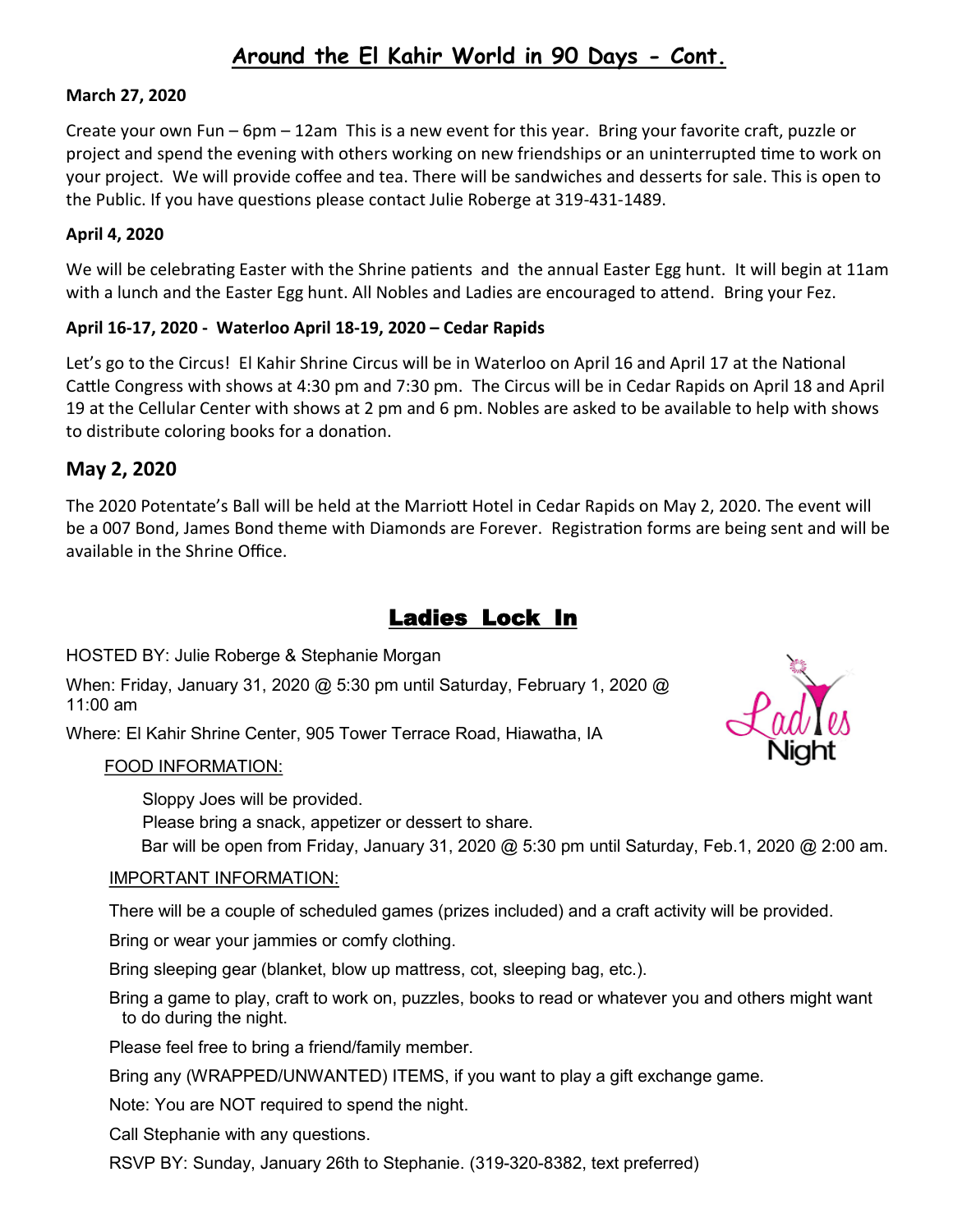# December 2019 Membership Report

 $FAT$ 

| 10 Ldi da 01 1/1/2019 = | 34 I |     |                     |
|-------------------------|------|-----|---------------------|
|                         |      |     | Dec 2019 2019 (YTD) |
| Creations               |      | 1   | 17                  |
| Affialiations           |      | 0   | 1                   |
| Restorations            |      | 0   | 1                   |
| Associates              |      | 0   | 1                   |
| Associate Dropped       |      | 1   | $\overline{2}$      |
| Deceased                |      | 2   | 26                  |
| Demitted                |      | з   | 8                   |
| Suspended               |      | 7   | 7                   |
| Resigned                |      | o   | O                   |
|                         |      | -12 | -23                 |

Total as of 12/31/2019 = 524

 $Total = 44/1/2010 -$ 



### D.A.D. PROGRAM — DIME A DAY **The El Kahir Karavan Needs your Support**

Every month the Temple sends out approximately 450 issues. Of these, we send out 125 copies to the widows of Nobles. At a monthly cost of approximately \$ 0.60 /issue, keeping our widows informed of what is going on at El Kahir costs \$ 900 per year. We are asking that you consider donating at least \$35 per year for our Dime-A-Day (DAD) program to help fund the Karavan for these fine ladies. If only 26 Nobles subscribe for a dime-a-day then the costs for keeping our widows informed is covered. Your name will appear in our monthly El Kahir Karavan and you will be assisting the Temple in continuing our publications.

| Robert Stevens 10/18    |
|-------------------------|
| Tillie Smith 12/18      |
| Anonymous 3/19          |
| Margaret Billings 3/19  |
| Gregg Wilson 3/19       |
| Burnell Haven 6/19      |
| Ronaldo "Jack" Hager 8/ |
| Jim Albright 9/19       |
| James Fackler 10/19     |

Kim Zummak 12/18 Wayne Billings 1/19 Rick Bowersox 3/19 George (Phil) Morris 3/19 John Carter, JR 3/19 Leland Thomson 8/19 19 Del Shaw 9/19 George Case 9/19 Larry Potter 10/19

# **El Kahir Shrine Endowment Fund**

## **In Memory of Noble Wayne Bryant**

# **El Kahir Shrine Transportation Fund**

Delaware County Shrine Club Mr. Randy Schilt Ms Joan Jones

## **In Memory of Ill. Sir Jack Roland**

Noble Bernard Erenberger

### **In Memory of Terry Houlihan**

Ms Mary Houlihan

### **In Honor of Emma**

Mr. Darryl Woltzen

# **El Kahir Shrine General Fund**

# **Shriners Hospitals for Children**

**In Memory of Mr. Dwayne Cassill**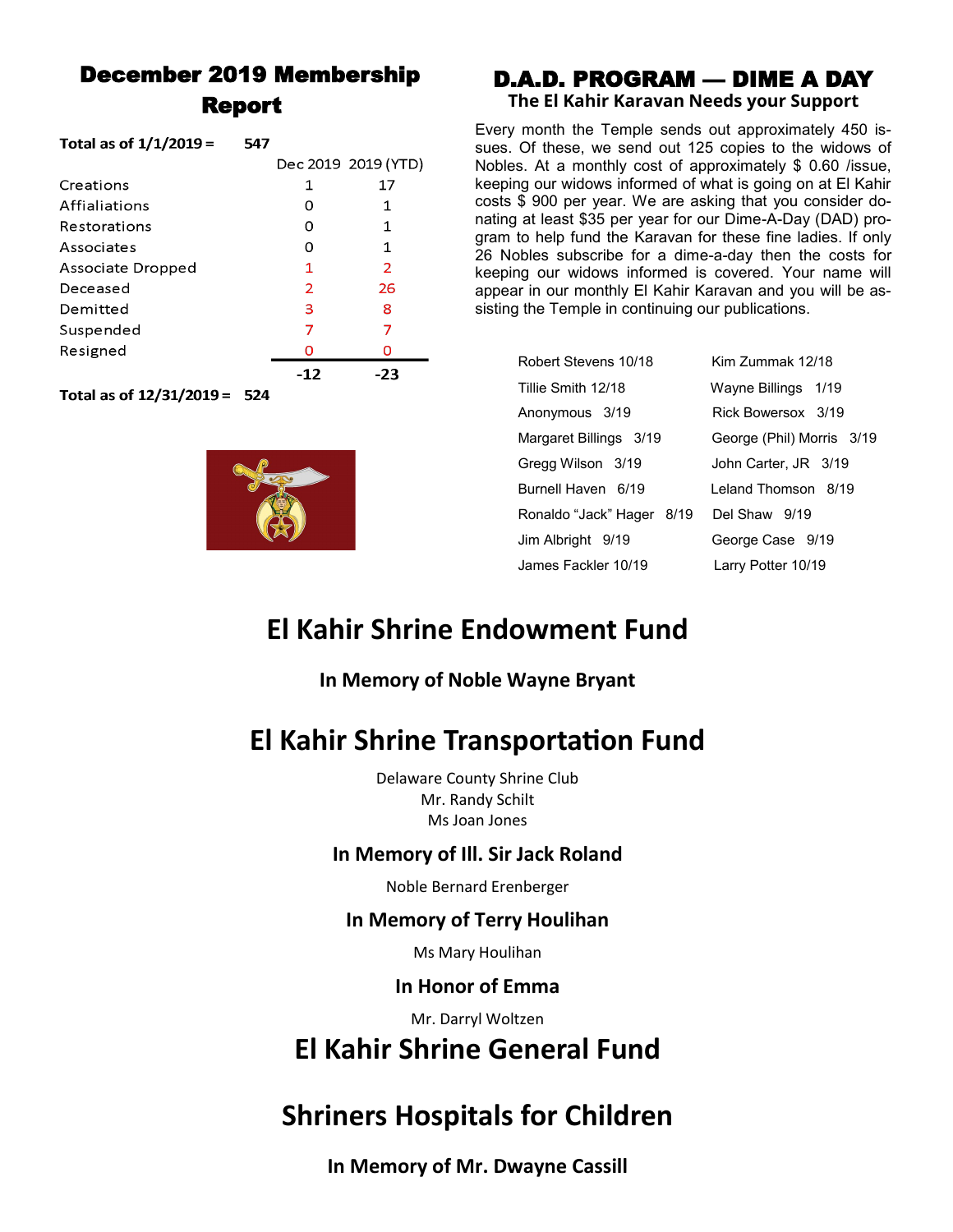# FEBRUARY BIRTHDAYS

| Michael D Huber           | 3  |
|---------------------------|----|
| Raymond D Groth           | 4  |
| Carl W Brain              | 4  |
| Robert D Justin           | 7  |
| Steven W Lucas            | 8  |
| Dale D Lorenz             | 8  |
| Paul I Buckley            | 9  |
| James D Stucker           | 9  |
| Anace Aossey              | 9  |
| Robert A Moen             | 10 |
| Russell D Bucher          | 12 |
| Jon F Towley              | 13 |
| <b>G S Leathers</b>       | 13 |
| William R Cooney          | 13 |
| Delbert E Shaw            | 15 |
| George C Rose             | 17 |
| Dale F Crosier            | 18 |
| Kevin A Bemiss            | 18 |
| Harold E Bienfang         | 19 |
| Tex R Heyer               | 19 |
| Philip A Shook            | 19 |
| Jason L Lensing           | 19 |
| Gary L Grant              | 20 |
| Robert N Nejdl            | 21 |
| George R Zinser P.P.      | 21 |
| Frederick J Madison       | 21 |
| Dean H Martin             | 21 |
| Paul A Searles            | 21 |
| Joe Brokaw                | 21 |
| Ryan J Morford            | 21 |
| Jared W Morrison          | 22 |
| John H Brockschink        | 23 |
| Richard J Hofmeyer        | 24 |
| Douglas A Torson          | 25 |
| James G Mouchka           | 25 |
| Ronald L DeVoll Jr., P.P. | 25 |
| Robert A Freeman          | 27 |
| David L Weatherwax        | 27 |
| Jay W Owens               | 27 |
| Cameron J Bearce          | 27 |
| Joseph A Lingua Jr        | 28 |

# HOSPITAL TRIPS

### Mid-December 2019 Through Mid-January 2020

| <b>Date</b> | <u>To</u> | <b>Driver</b>           | <b>Co-Driver</b>      |
|-------------|-----------|-------------------------|-----------------------|
| 12/17       | Mpls.     | Keith Zeigler           | <b>CANCELLED</b>      |
| 12/17       | Chicago   | Dale Roberge            | Julie Roberge         |
| 12/18       | Mpls.     | <b>Rick Hofmeyer</b>    | Rob Zimmerly          |
| 12/19-20    | Mpls.     | Wayne Schmidt           | Janet Schmidt         |
| 12/23       | Chicago   | <b>Marshall Mullnix</b> | <b>Marlin Mullnix</b> |
| 1/7/2020    | Mpls.     | James Bearce            | Larry Bearce          |

In addition to the above trips, two patient families drove themselves and received assistance from El Kahir with mileage, meals and/ or lodging.

 If we have inadvertently failed to include your name for a trip please let the El Kahir office know (319-395-0109).

## Elkahir Email Addresses

| <b>E-mail Address</b>          | <b>Receipent</b>                      |
|--------------------------------|---------------------------------------|
| Potentate@elkahir.org          | Potentate                             |
| ChiefRabban@elkahir.org        | Chief Rabban                          |
| AssistantRabban@elkahir.org    | Assistant Rabban                      |
| HPP@elkahir.org                | <b>High Priest and Prophet</b>        |
| OrientalGuide@elkahir.org      | <b>Oriental Guide</b>                 |
| Treasurer@elkahir.org          | Treasurer                             |
| Recorder@elkahir.org           | Recorder                              |
| Chaplain@elkahir.org           | Chaplain                              |
| Divan@elkahir.org              | El KahirDivan                         |
| AdminAssistant@elkahir.org     | <b>Administrative Assistant</b>       |
|                                |                                       |
| BuildingAndGrounds@elkahir.org | <b>Building and Grounds Committee</b> |
| Circus@elkahir.org             | <b>Circus Committee</b>               |
| Editor@elkahir.org             | Karavan Editor                        |
| GunRaffle@elkahir.org          | <b>Gun Raffle Committee</b>           |
| Membership@elkahir.org         | <b>Membership Committee</b>           |
|                                | Weekly eMail Newsletter               |
| Newsletter@elkahir.org         | Submissions                           |
| Parades@elkahir.org            | Parade Marshal                        |
| PublicRelations@elkahir.org    | <b>Public Relations Committee</b>     |
| WebMaster@elkahir.org          | WebMaster                             |
|                                |                                       |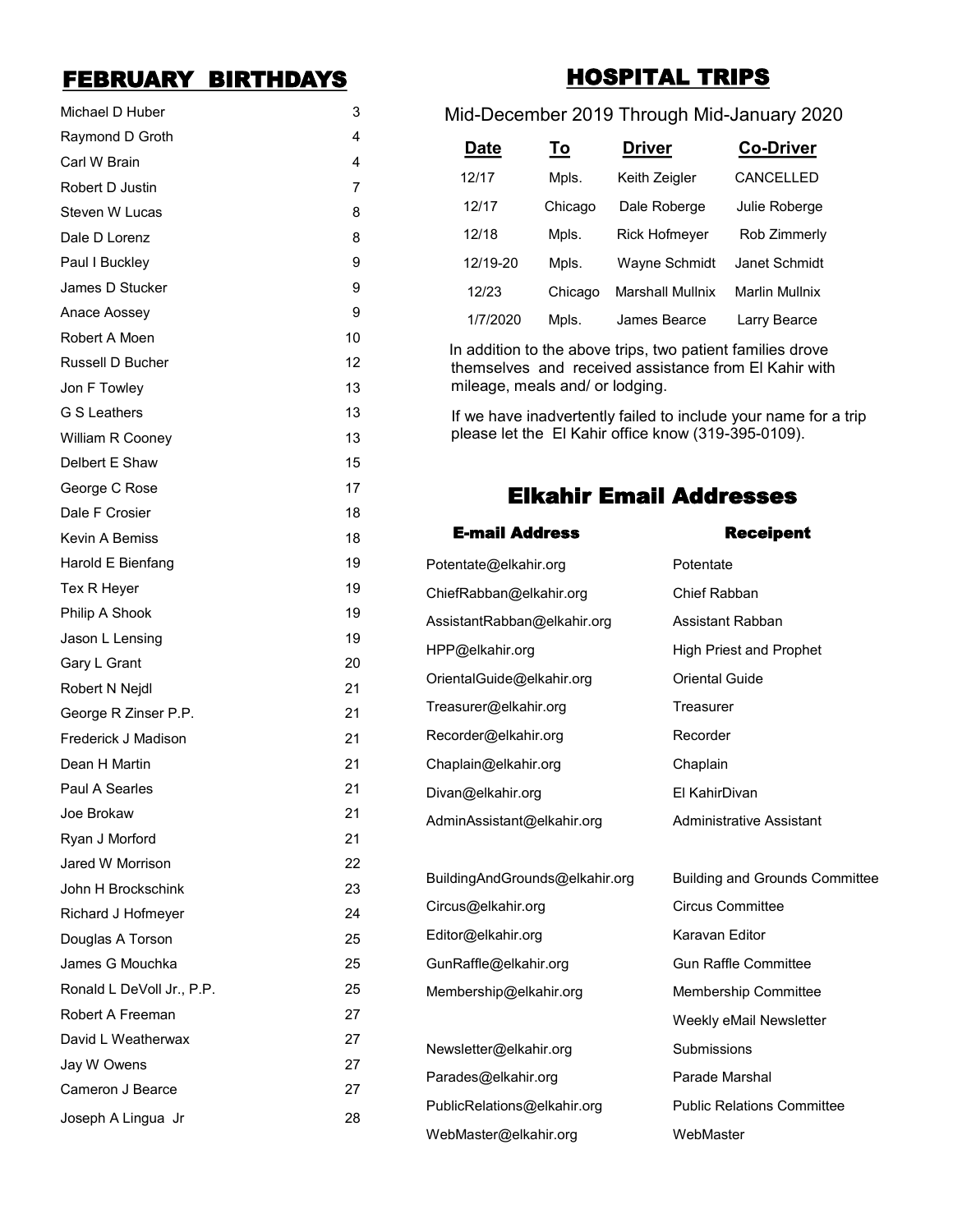# El Kahir Public Relations Committee

#### "How do we **best** get the word out?"

That was the question posed in late 2019 by a group of El Kahir Nobles that recognized the great work of many Nobles and Ladies who orchestrate activities and fundraisers that support El Kahir. That group of Nobles has now formed the El Kahir Public Relations Committee.

As of current, we are evaluating some of the best advertising channels that are available. Best advertising channels are those that have the maximum reach to the right demographics for the event, at a cost that is within budget and properly appropriated. It should be recognized by all that in today's technology age, we must approach new avenues of reaching our community and prospective Nobles. While we will continue to have the need for flyers and other more traditional means of advertising, the world of digital advertising has opened up an entirely new and highly costeffective way to notify the community of the events that help raise funds for our great Temple.

Our main goal is to provide a simple process and options for our Units and Clubs, Nobility and Ladies for when they have an event or activity that needs assistance with advertising and outreach. As previously mentioned, we are still in the planning process and hope to have more information for the Nobility as we move forward in the future.

In the meantime, as needs come up or you have questions, please e-mail PublicRelations@elkahir.org.

Yours in the Faith,

Public Relations Committee Brad Kurtz

# Greetings from the Director's Staff.

I know you're waiting for the answers so here they are – What kind of breakfast cereal do snowmen eat? (Frosted Flakes) Who delivers Christmas presents to cats? (Santa Paws)

The Director's Staff hopes everyone had a wonderful Christmas and is starting a BRIGHT New Year. Director's Staff members celebrated and worked hard to spread the cheer of our great fraternity in 2019.

Congratulations to our 2020 Director's Staff President, Justin Tisor. We are looking forward to a fun and busy 2020. Our future is BRIGHT! We are all looking forward to a warm parade season.

**II**ll. Sir Dale Roberge, his lady Julie and our entire Divan have a BRIGHT 2020 planned. Come out, get involved, have a little fun. If you haven't been around in a while - come on back. We're the world's greatest philanthropy!

Look for us at these events Feb 10 Basket Night

Come out and enjoy the best burgers and tenderloin sandwiches from here to the South Pole.

As usual, food for thought (or my jokes of the month) - (Answers next month) What's the best thing about Switzerland? It was so cold in D.C. today…

Yours in Faith, Jim Arnold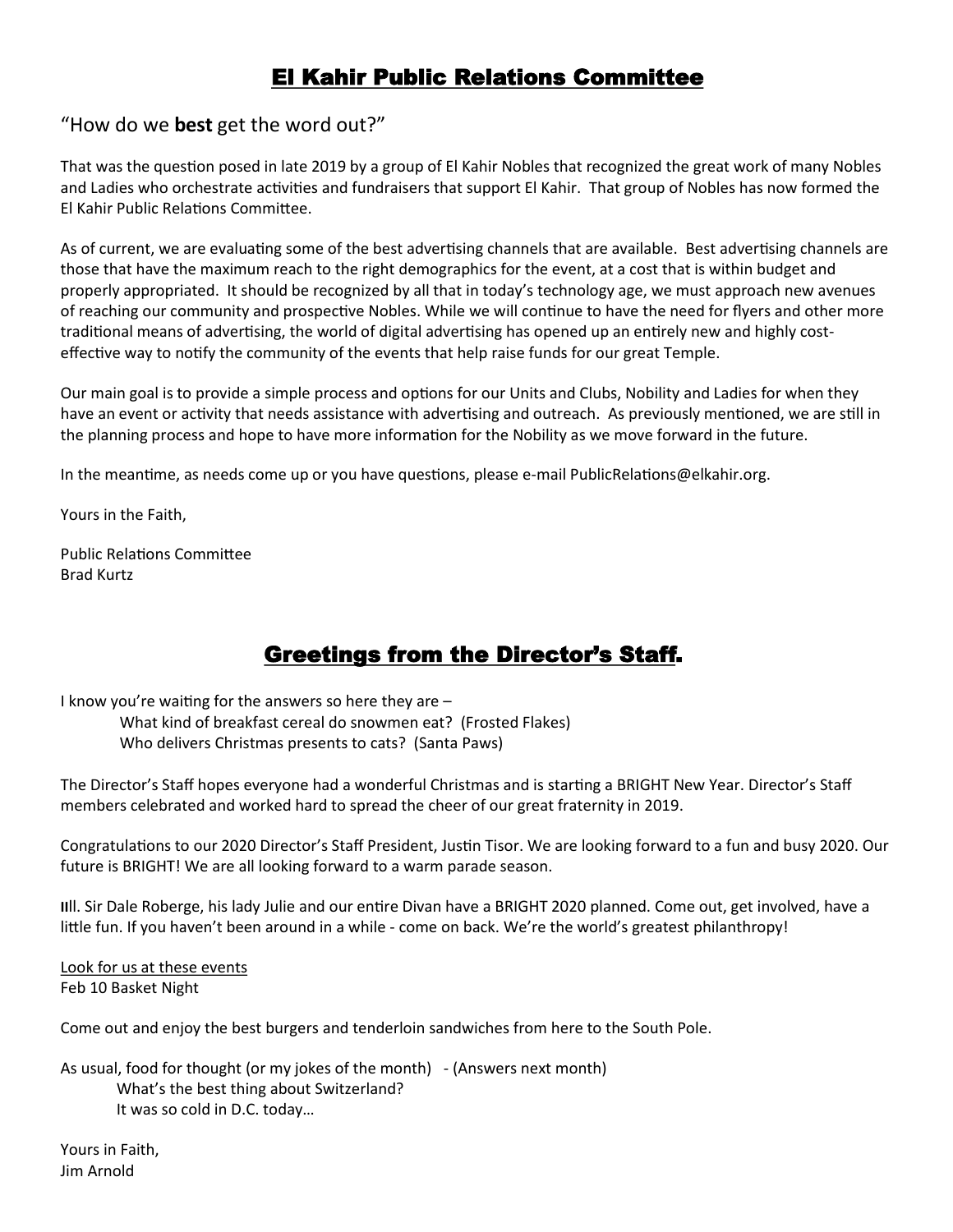February 2020 **February 2020**

| <b><i>Sunday</i></b>           | <b>Monday</b>                                                                                                                                  | Tuesday                                                                                                                                         | Wednesday                                                | Thursday                                                                                                                | Friday                                                                       | Saturday                                                                                                                                           |
|--------------------------------|------------------------------------------------------------------------------------------------------------------------------------------------|-------------------------------------------------------------------------------------------------------------------------------------------------|----------------------------------------------------------|-------------------------------------------------------------------------------------------------------------------------|------------------------------------------------------------------------------|----------------------------------------------------------------------------------------------------------------------------------------------------|
|                                |                                                                                                                                                |                                                                                                                                                 |                                                          |                                                                                                                         |                                                                              | 11:00pm < From Jan 31<br>Ladies Lock in                                                                                                            |
| 7:30am Omelet Breakfast<br>ี   | 5:30pm Wright County<br>5:00 pm Trojan Ritual<br>5:30pm Foot Patrol<br>Practice<br>m                                                           | Embassy Club open and<br>6:00pm Revvin' Fezzes<br><b>Commandia</b><br>5:00 pm Mobile Nobles<br>4:00 pm Grill Master:<br>6:00pm Color Guard<br>4 | 5:00 pm Vintage Auto<br>5:00 pm Flying Fez<br>m          | 5:00pm BINGO In the<br><b>Activities Center</b><br>G                                                                    |                                                                              | Moila Potentate's Ball, St<br>Joseph, MO<br>8                                                                                                      |
| თ                              | 5:00 pm Trojan Ritual<br>Practice<br>$\mathbf{a}$                                                                                              | Embassy Club open and<br>acculation Director's Staff<br>4:00pm Grill Master:<br>$\mathbf{11}$                                                   | 6:30pm Stated Meeting<br>5:00pm Greeters<br>$\mathbf{r}$ | 6:00pm North lowa Shrine<br>5:00pm BINGO In the<br><b>Activities Center</b><br>$\frac{1}{5}$<br>13                      | 6:00pm OWLS Meeting in<br>4:30pm Basket Night<br>Board Room<br>$\mathbf{14}$ | Charity event<br>15                                                                                                                                |
| 2:00pm Kruzers<br>$\mathbf{g}$ | 6:30 pm Trojan Lodge<br>5:30pm Trustees<br>27                                                                                                  | Embassy Club open and<br>4:00pm Grill Master:<br>6:30pm Shrine Band<br>$\frac{8}{10}$                                                           | 5:00pm Northeast lowa<br>$\overline{a}$                  | 11:00am Women's Auxiliary<br>5:00pm Delaware County<br>5:00pm BINGO In the<br><b>Activities Center</b><br>Meeting<br>20 | $\mathbf{z}$                                                                 | Moolah Potentate's Ball (St.<br>6:00 am Hiawatha FD First<br>4:00 pm Game Night at El<br>Responder Training<br>Louis, MO<br>22                     |
| 23                             | 5:30 pm Dubuque Circus, Five 5:30 pm Divan Open Meeting<br>Flags Center, 405 Main St,<br>5:00pm Trojan Ritual<br>Dubuque, IA<br>Practice<br>24 | Embassy Club open and<br>6:00 pm Hospital Dads<br>4:00 pm Grill Master:<br>25                                                                   | 26                                                       | 5:00pm BINGO In the<br><b>Activities Center</b><br>27                                                                   | 5:00 pm Crafting night<br>28                                                 | Shrine Recorders Seminar<br>Za Ga Zig Potentate's Ball<br>Midian Potentate's Ball,<br>to Mar 3 > Austin, TX<br>Des Moines, IA<br>Wichita, KS<br>29 |